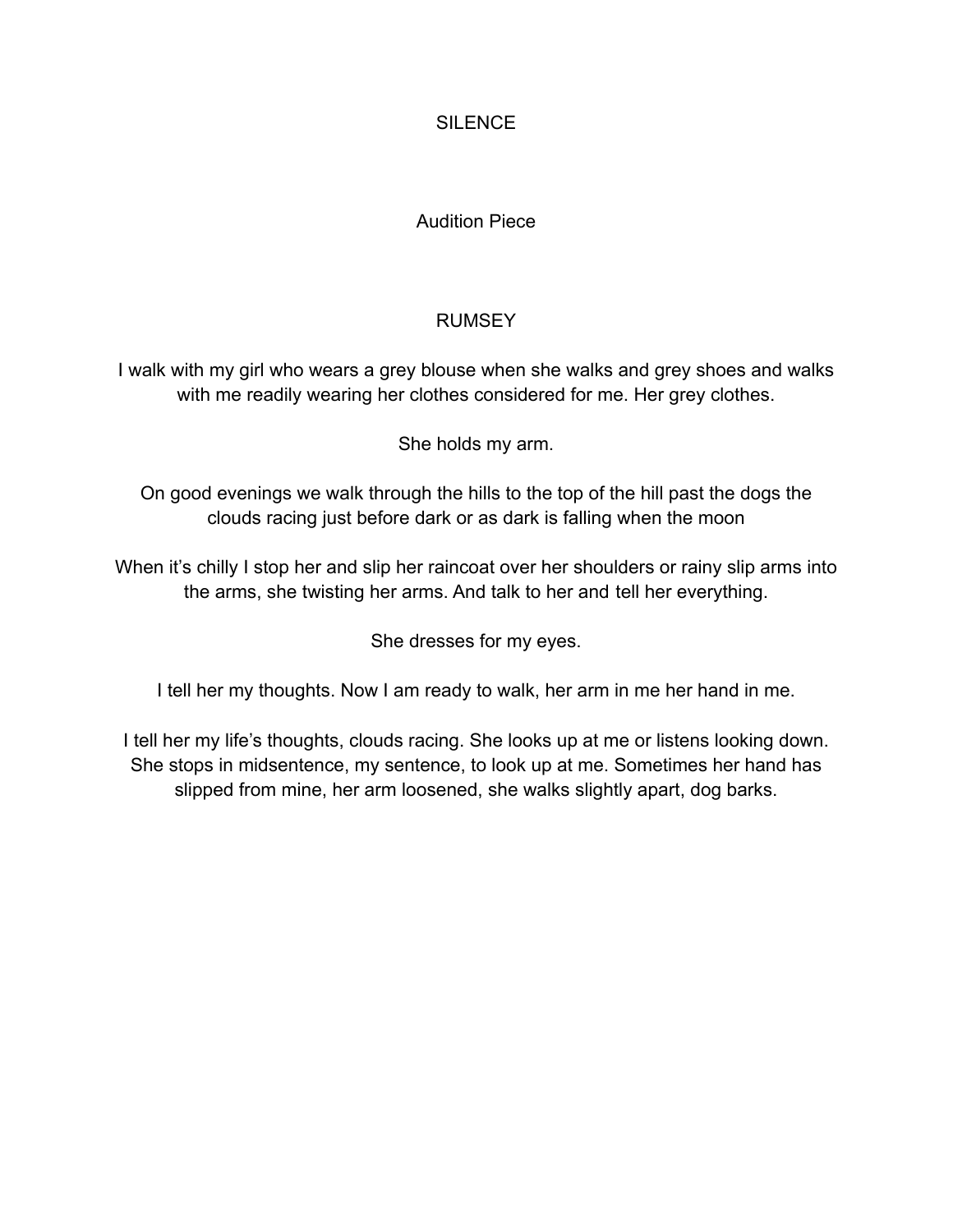#### BATES

I'm at my last gasp with this unendurable racket. I kicked open the door and stood before them. Someone called me Grandad and told me to button it. It's they should button it. Were I young…

One of them told me I was lucky to be alive, that I would have to bear it in order to pay for being alive, in order to give thanks for being alive.

It's a question of sleep. I need something of it, or how can I remain alive, without any true rest, having no solace, no constant solace, not even any damn inconstant solace.

I am strong, but not as strong as the bastards in the other room, and their tittering bitches, and their music, and their love.

If I changed my life, perhaps, and lived deliberately at night, and slept in the day. But what exactly would I do? What can be meant by living in the dark?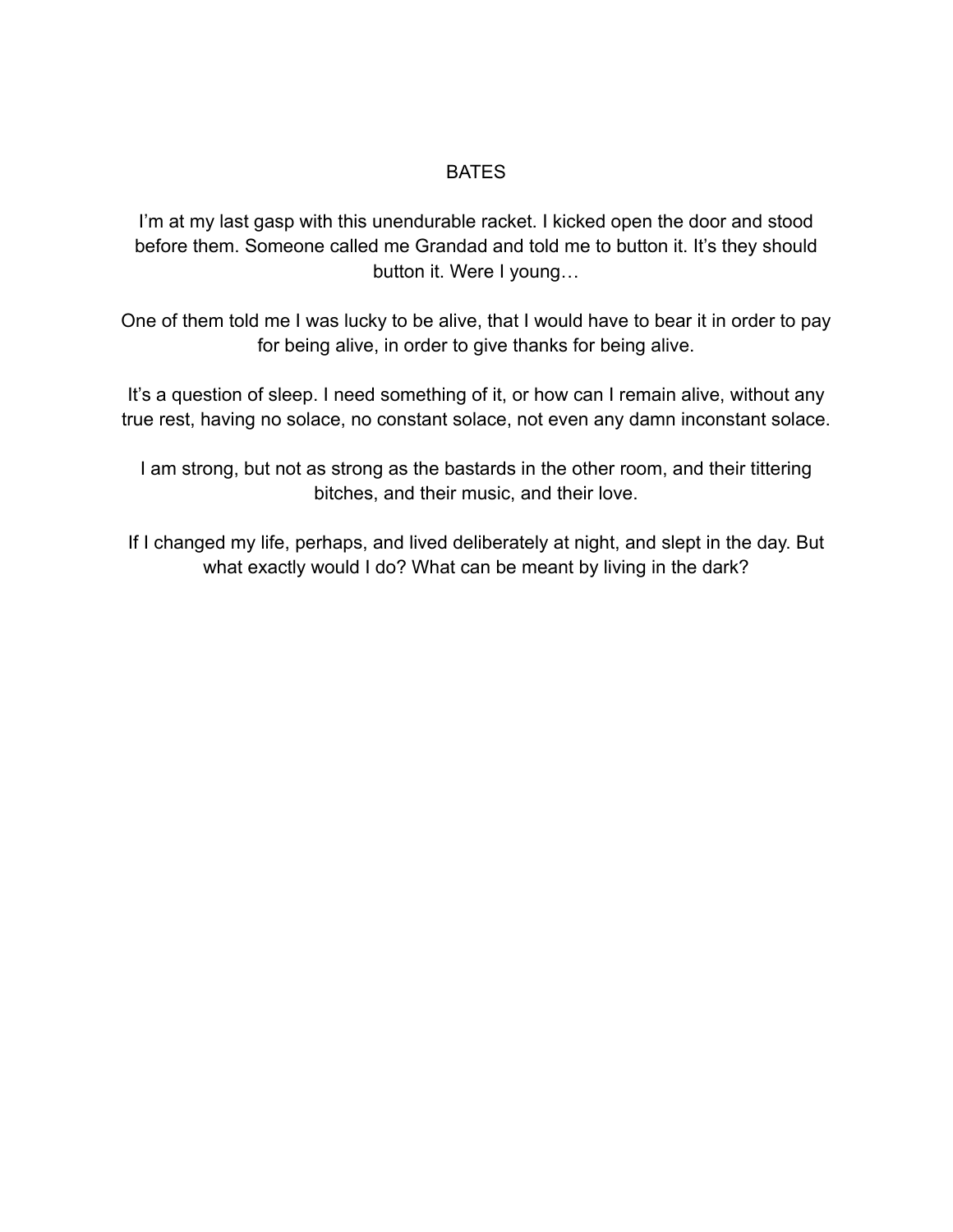#### ELLEN

Now and again I meet my drinking companion and have a drink with her. She is a friendly woman, quite elderly, quite friendly. But she knows little of me, she could never know much of me, not really, not now. She's funny. She starts talking sexily to me, in the corner, with our drinks. I laugh.

She asks me about my early life, when I was young, never departing from her chosen subject, but I have nothing to tell her about the sexual part of my youth. I'm old, I tell her, my youth was somewhere else, anyway I don't remember. She does the talking anyway.

I like to get back to my room. It has a pleasant view. I have one or two friends, ladies. They ask me where I come from. I say of course from the country. I don't see much of them.

I sometimes wonder if I think. I heard somewhere about how many thoughts go through the brain of a person. But I couldn't remember anything I'd actually thought, for some time.

It isn't something that anyone could ever tell me, could ever reassure me about, nobody should tell, from looking at me, that was happening.

But I'm still quite pretty really, quite nice eyes, nice skin.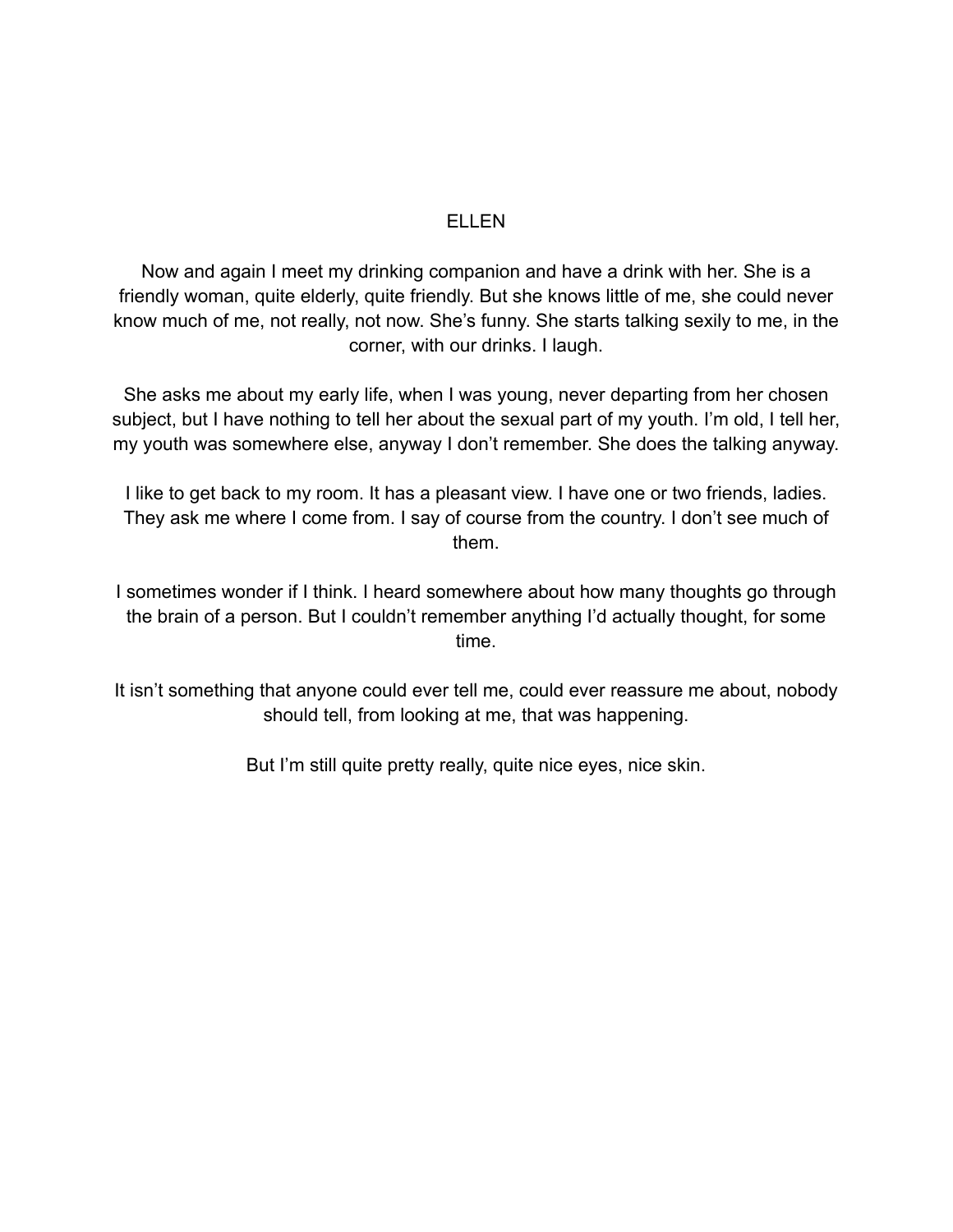BATES moves to ELLEN.

### BATES

Will we meet tonight?

### ELLEN

I don't know.

Pause.

## BATES

Come with me tonight.

ELLEN

Where?

### BATES

Anywhere. For a walk.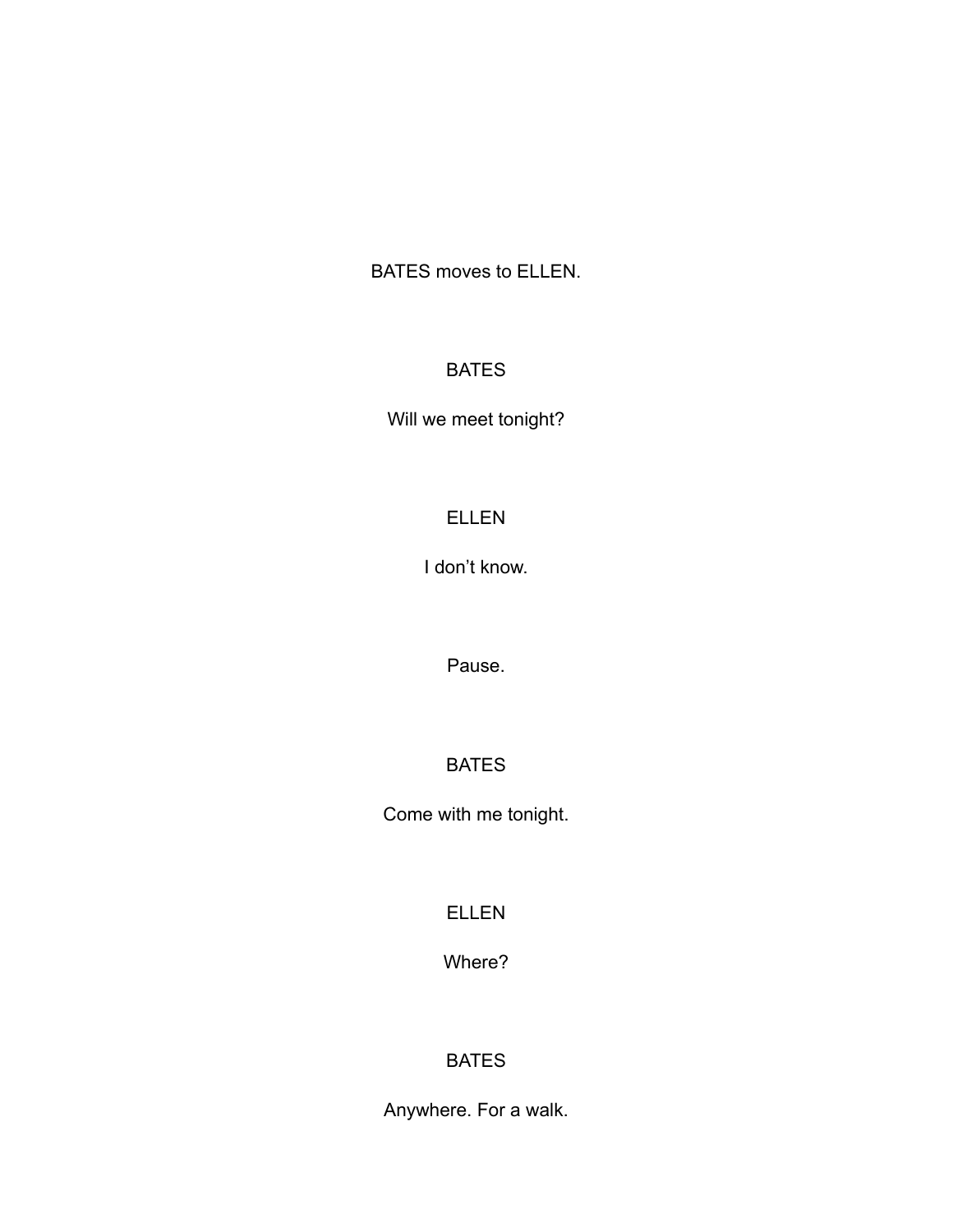Pause.

## ELLEN

I don't want to walk.

### BATES

Why not?

Pause.

# ELLEN

I want to go somewhere else.

Pause.

BATES

Where?

# ELLEN

I don't know.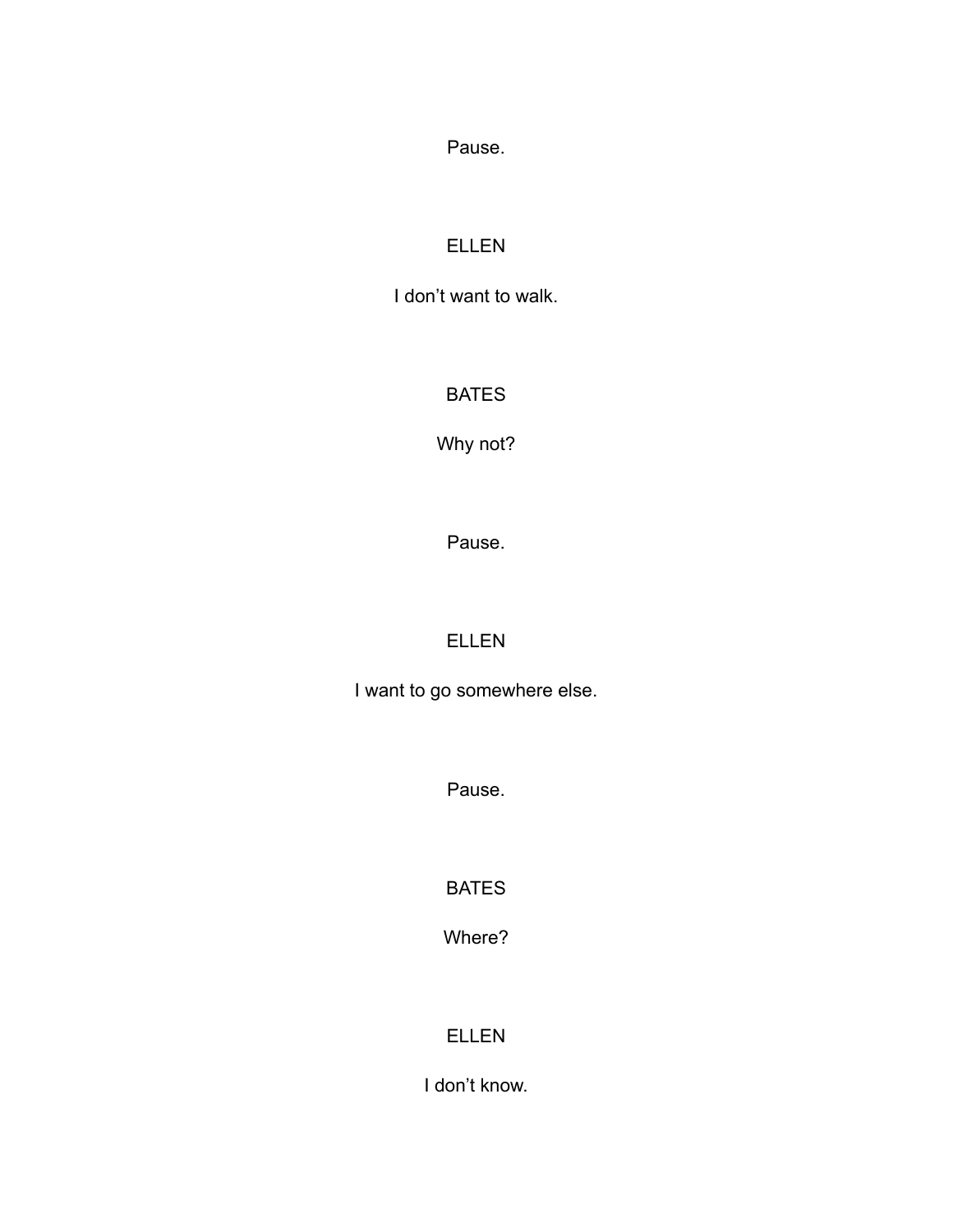Pause.

### BATES

What's wrong with a walk?

### ELLEN

I don't want a walk.

Pause.

## BATES

What do you want to do?

ELLEN

I don't know.

Pause.

# BATES

Do you want to go anywhere else?

ELLEN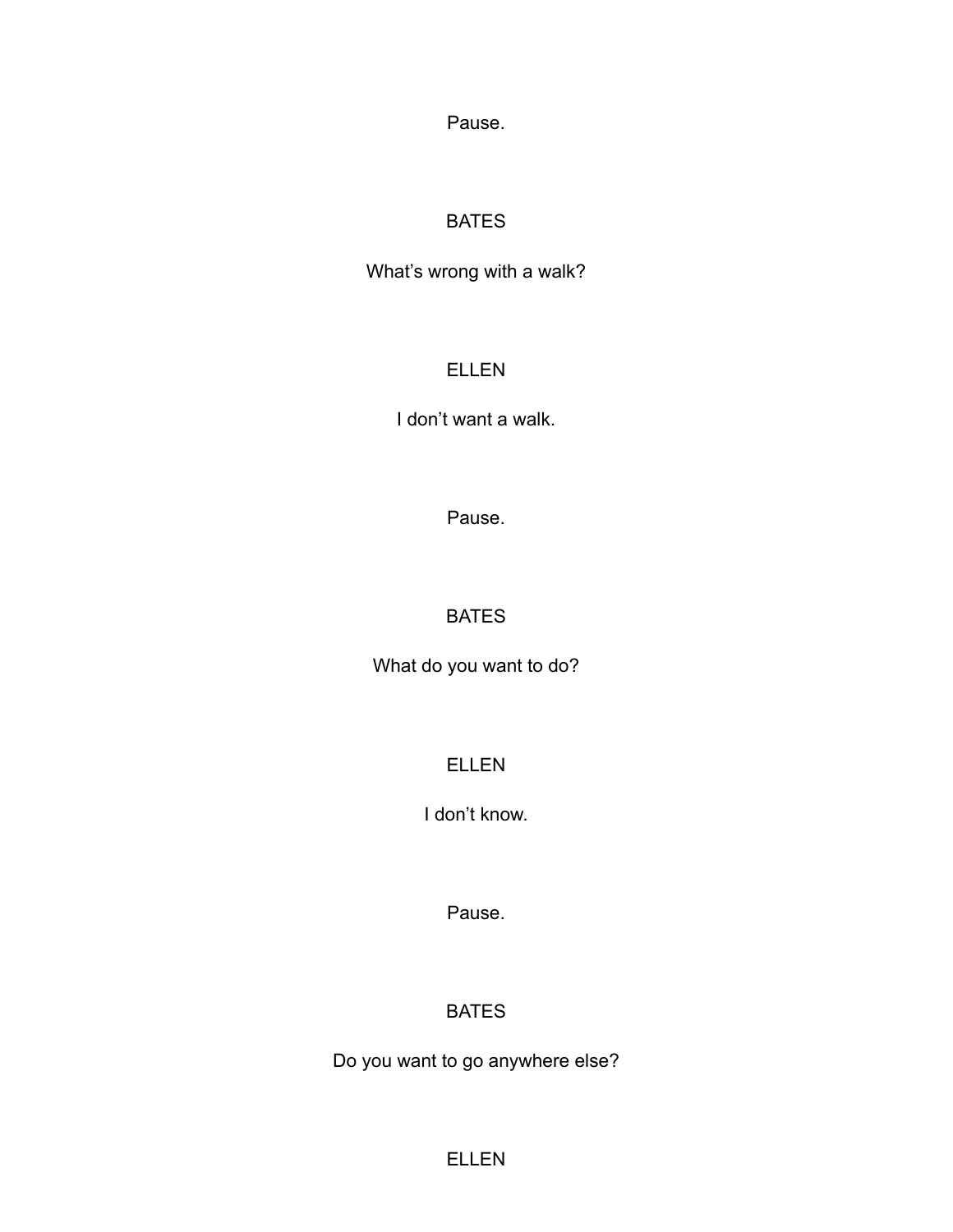Yes.

## BATES

Where?

## ELLEN

I don't know.

Pause.

# BATES

Do you want me to buy you a drink?

# ELLEN

No.

Pause.

# BATES

Come for a walk.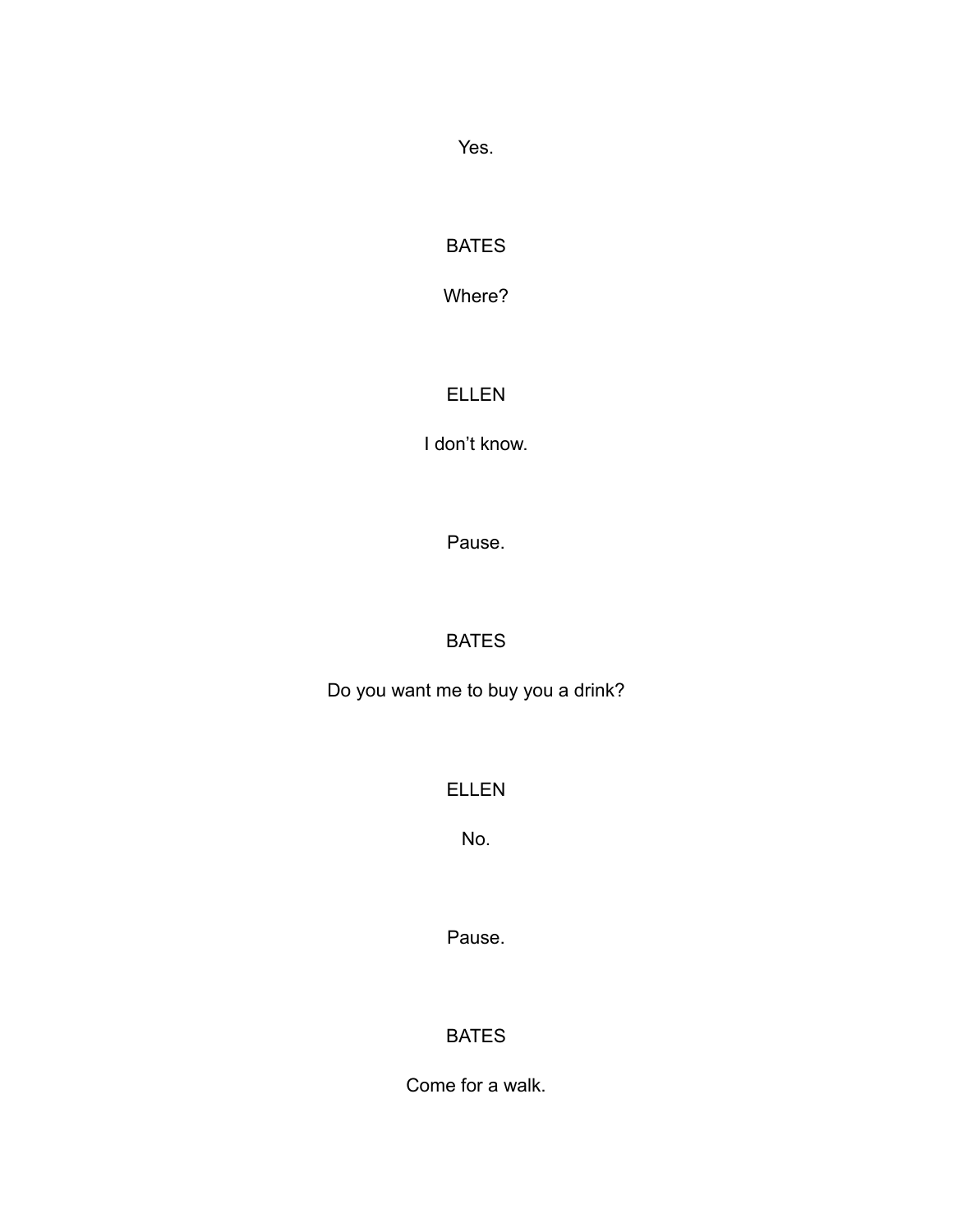### ELLEN

No.

Pause.

### BATES

All right. I'll take you on a bus to the town. I know a place. My cousin runs it.

## ELLEN

No.

Silence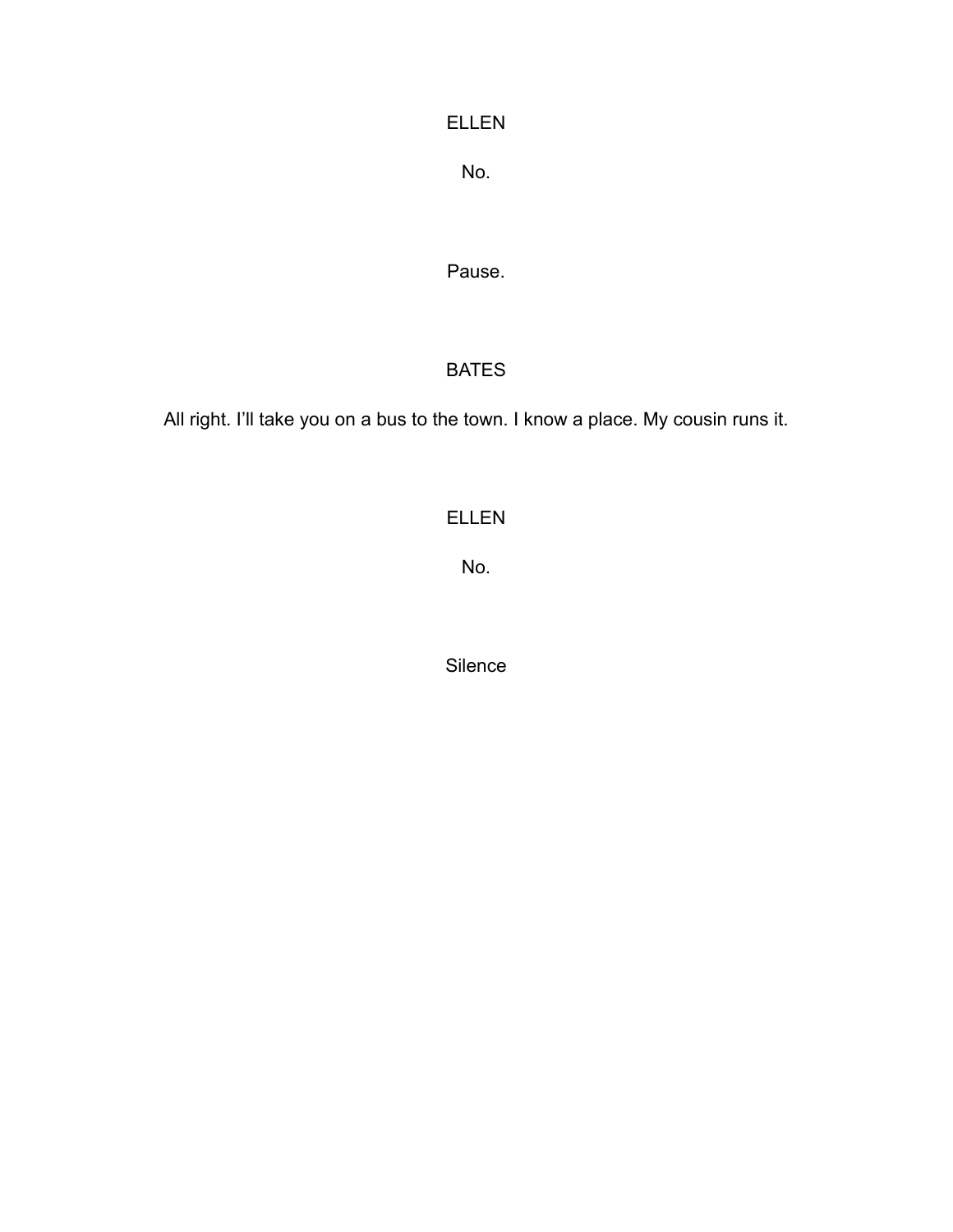ELLEN moves to RUMSEY.

### ELLEN

It's changed. You've painted it. You've made shelves. Everything. It's beautiful.

### **RUMSEY**

Can you remember… when you were here last?

### ELLEN

Oh yes.

### RUMSEY

You were a little girl.

### ELLEN

I was.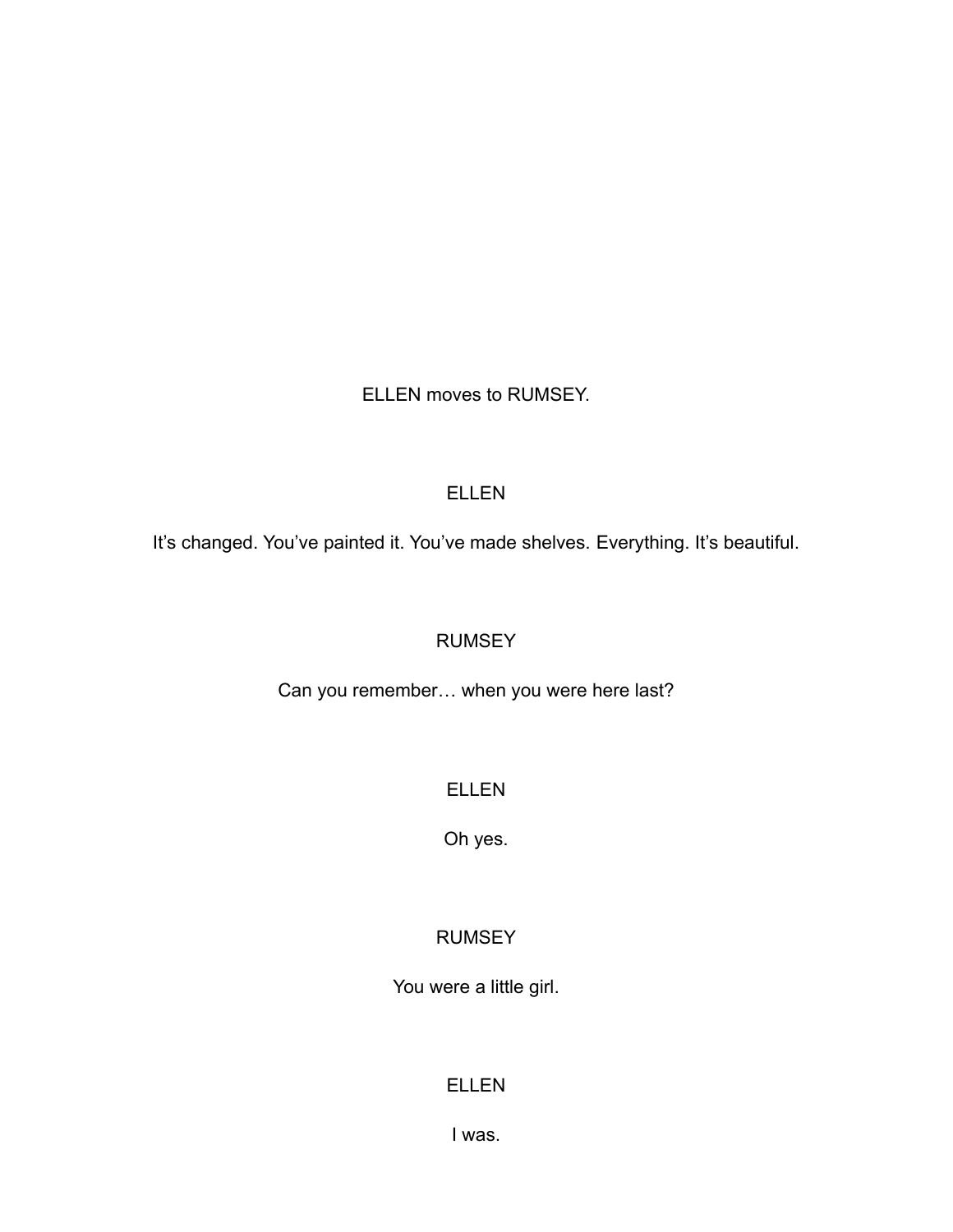Pause.

### RUMSEY

## Can you cook now?

### ELLEN

Shall I cook for you?

### RUMSEY

Yes.

### ELLEN

Next time I come. I will.

Silence.

### RUMSEY

Do you like music?

### ELLEN

Yes.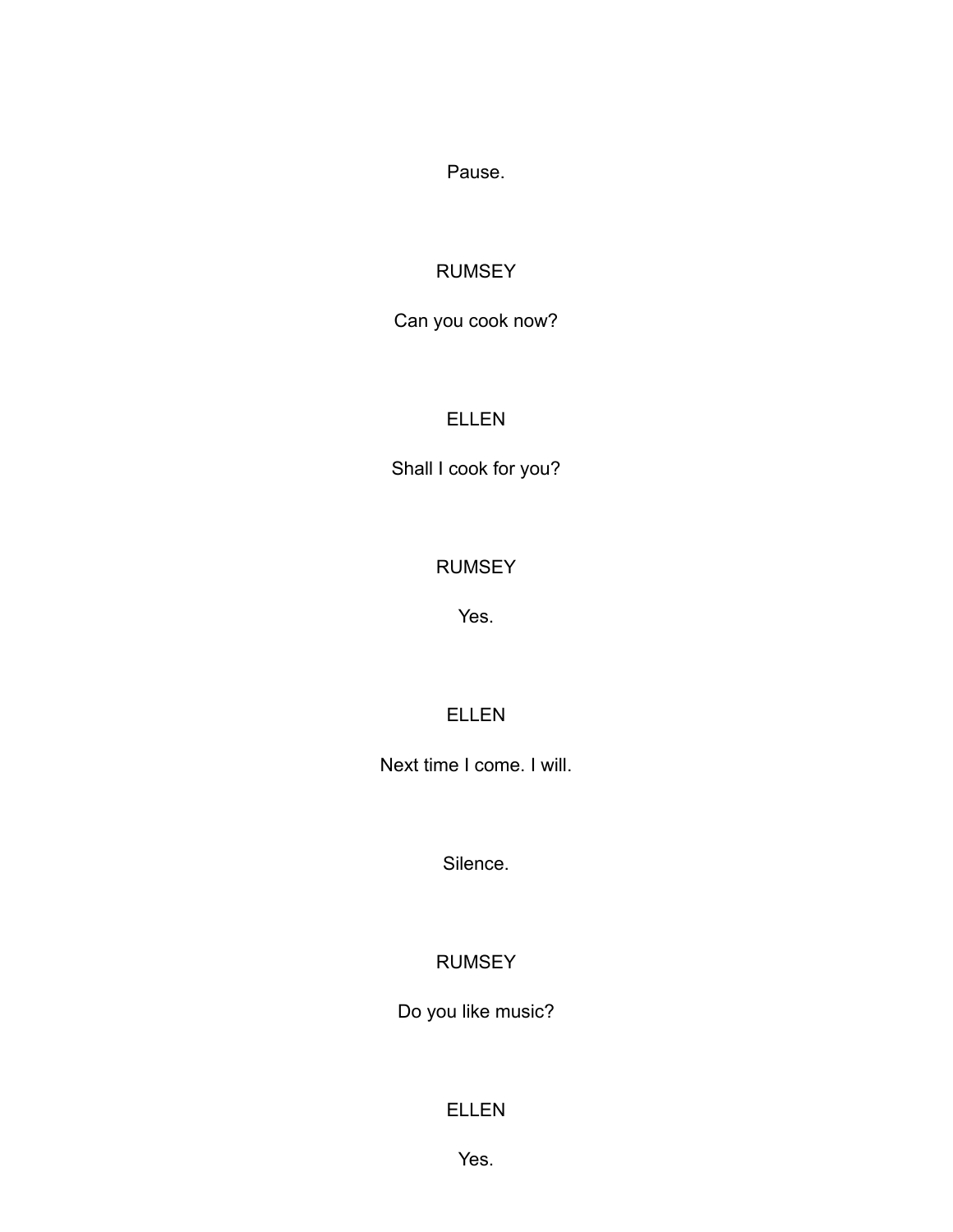### RUMSEY

I'll play you music.

Pause.

## RUMSEY

Look at your reflection.

### ELLEN

Where?

## RUMSEY

In the window.

## ELLEN

It's very dark outside.

## RUMSEY

It's high up.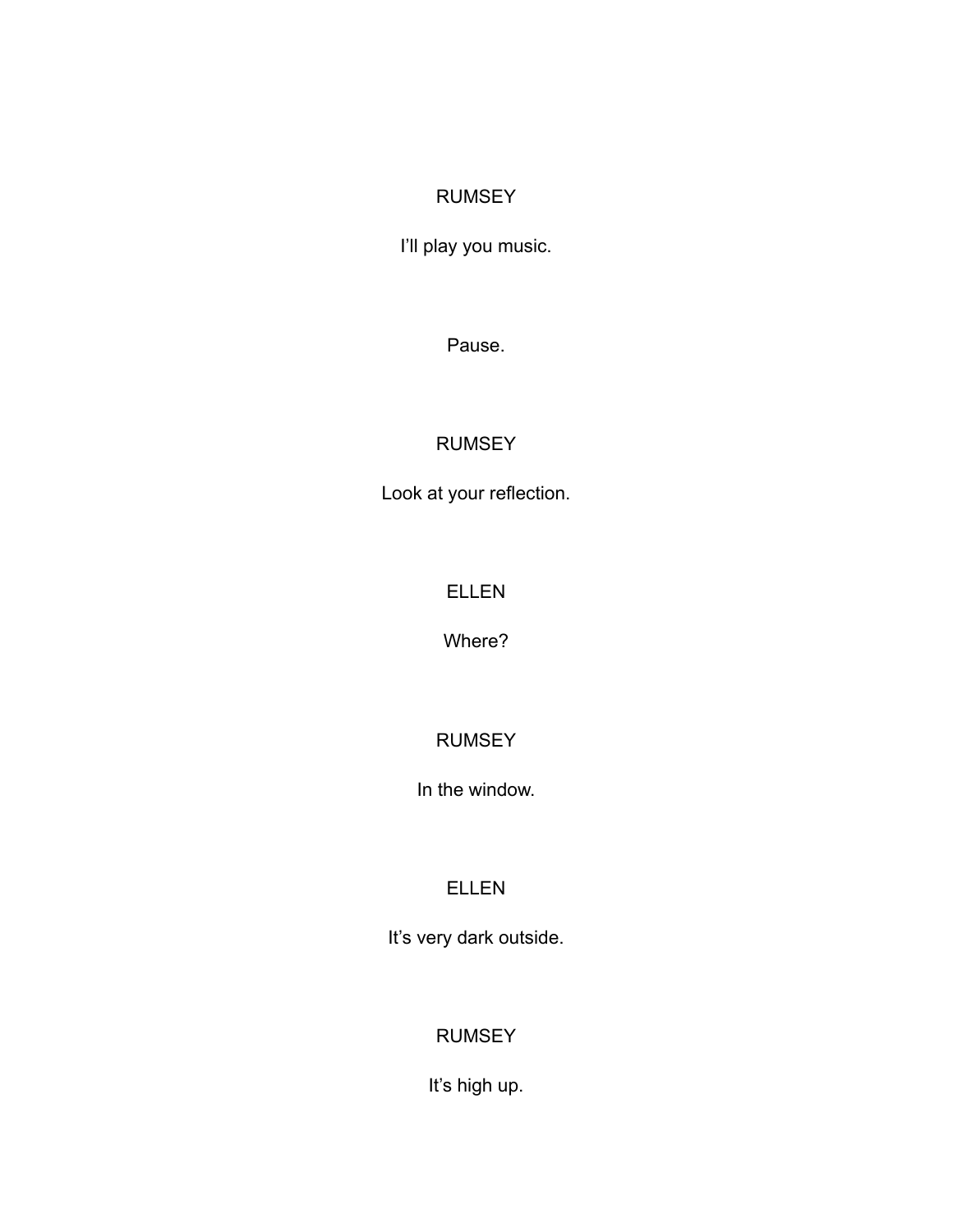## ELLEN

Does it get darker the higher you get?

## RUMSEY

No.

Silence.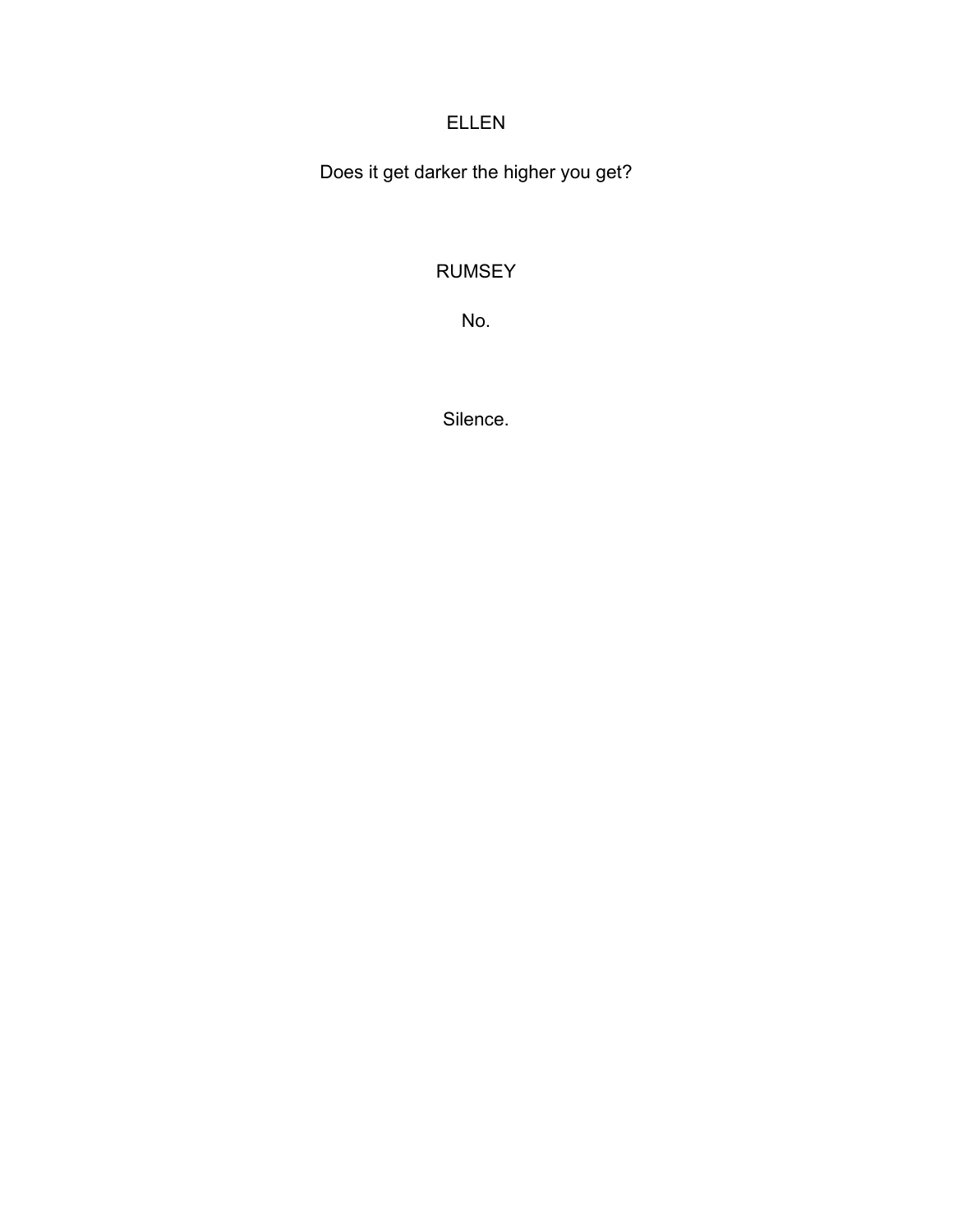#### NIGHT

#### Audition Piece

### MAN You agree we met at a party. You agree with that?

### WOMAN What was that?

# MAN

#### What?

### WOMAN I thought I heard a child, crying, waking up.

MAN The house is silent.

#### Pause.

MAN

It's very late. We're sitting here. We should be in bed. I have to bed up early. I have things to do. Why do you argue?

WOMAN I don't. I'm not. I'm willing to go to bed. I have things to do. I have to be up in the morning.

#### Pause.

#### MAN

A man called Doughty gave the party. You knew him. I had met him. I knew his wife. I met you there. You were standing by the window. I smiled at you, and to my surprise you smiled back. You liked me. I was amazed. You found me attractive. Later you told me. You liked my eyes.

#### WOMAN You liked my eyes.

#### Pause.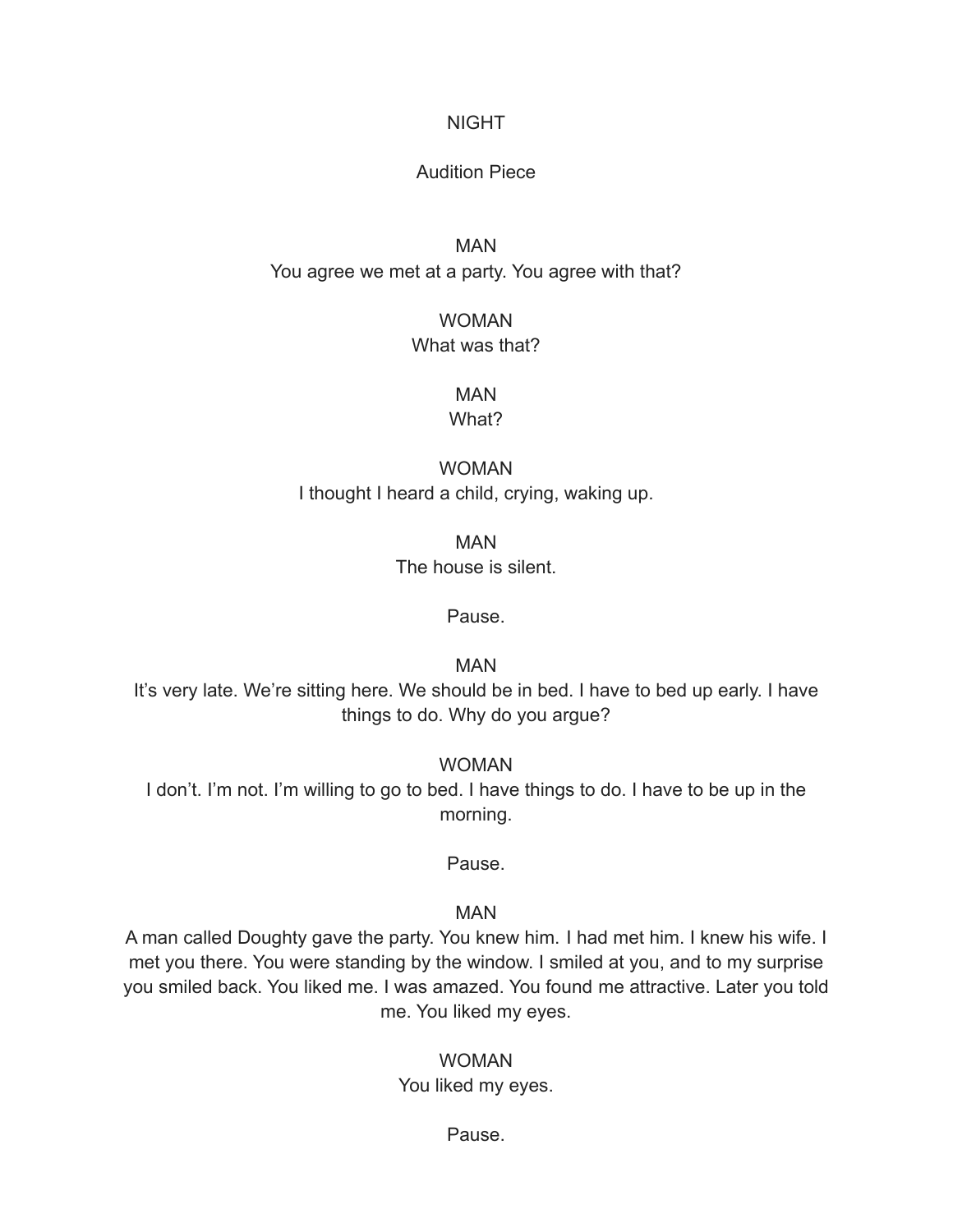You touched my hand. You asked me who I was, and what I was, and whether I was aware that you were touching my hand, that your fingers were touching mine, that your fingers were moving up and down between mine.

#### MAN

No. We stopped on a bridge. I stood behind you. I put my hand under your coat, onto your waist. You felt my hand on you.

#### Pause.

#### WOMAN

We had been to a party. Given by the Doughtys. You had known my wife. She looked at you dearly, as if to say you were her dear. She seemed to love. I didn't. I didn't know you. They had a lovely house. By a river. I went to collect my coat, leaving you waiting for me. You had offered to escort me. I thought you were quite courtly, quite courteous, pleasantly mannered, quite caring. I slipped my coat on and looked out of the window, knowing you were waiting. I looked down over the garden to the river, and saw the lamplight on the water. Then I joined you and we walked down the road through railings into a fields, must have been some kind of part. Later we found your care. You drove me.

Pause.

#### MAN I touched your breasts.

#### WOMAN Where?

### MAN On the bridge. I felt your breasts.

#### WOMAN Really?

#### MAN Standing behind you.

#### WOMAN

I wondered whether you would, whether you wanted to, whether you would.

## MAN

Yes.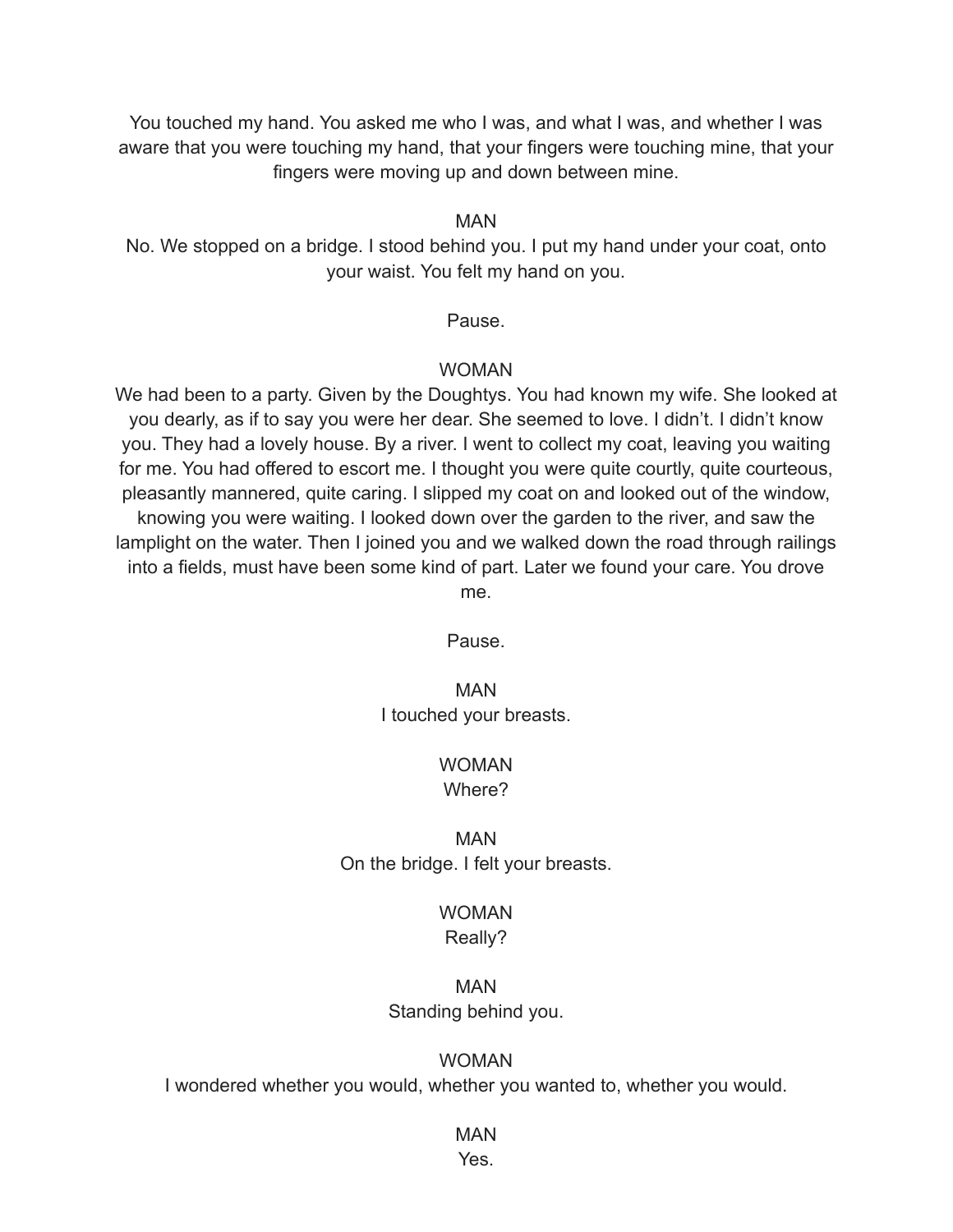#### WOMAN

I wondered how you would go about it, whether you wanted to, sufficiently.

MAN I out my hands under your sweater, I undid your brassiere, I felt your breasts.

> WOMAN Another night perhaps. Another girl.

MAN You don't remember my fingers on your skin.

WOMAN Were they in your hands? My breasts? Fully in your hands?

> MAN You don' remember my hands on your skin.

> > Pause.

WOMAN Standing behind me?

MAN

Yes.

WOMAN

But my back was against railings. I felt the railings… behind me. You were facing me. I was looking into your eyes. My coat was closed. It was cold.

MAN

I undid your coat.

WOMAN

It was very late. Chilly.

MAN

And then we left the bridge and we asked down the towpath and we came to a rubbish dump.

WOMAN